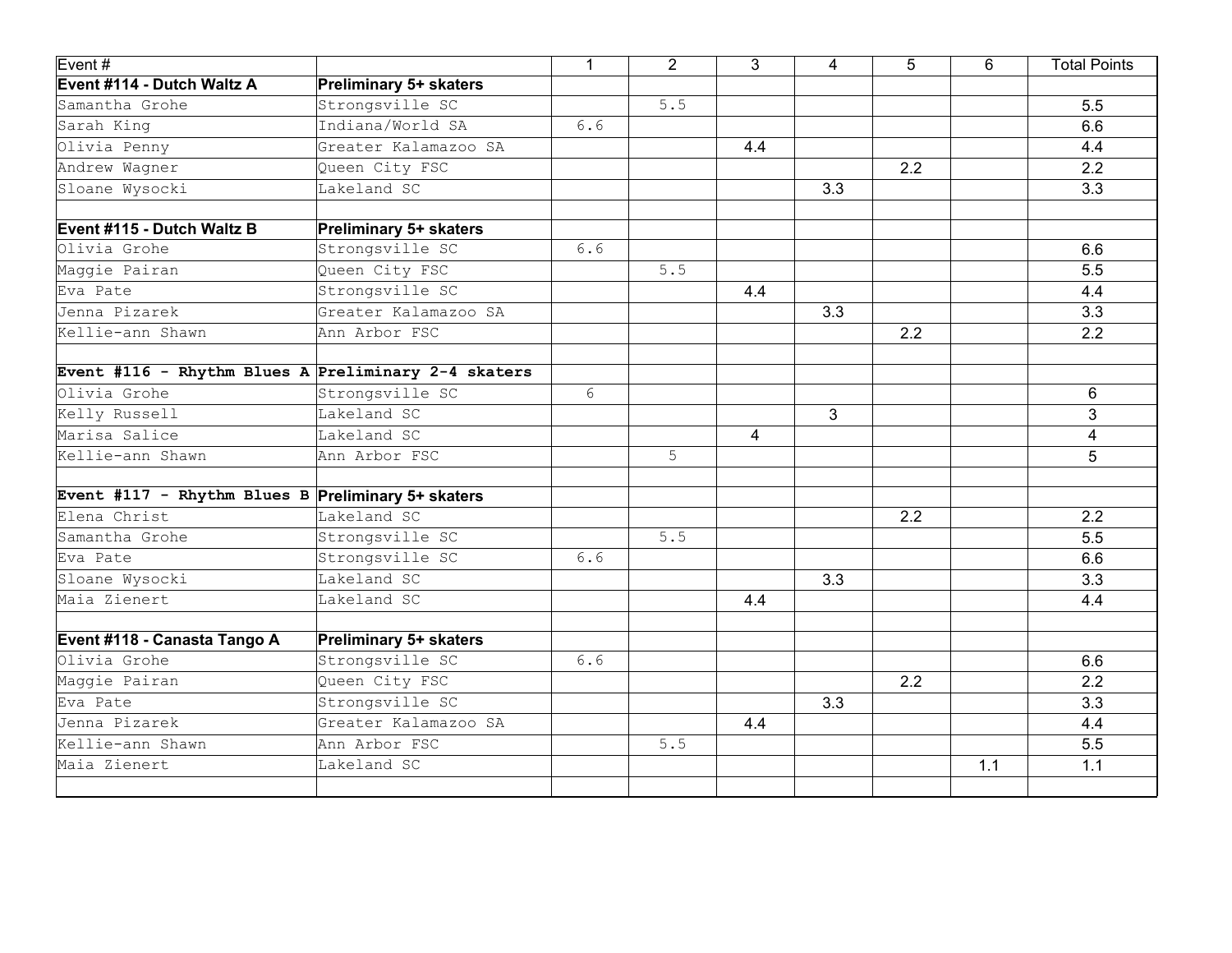| Event#                       |                               | $\mathbf{1}$    | $\overline{2}$ | 3   | 4              | 5   | 6   | <b>Total Points</b> |
|------------------------------|-------------------------------|-----------------|----------------|-----|----------------|-----|-----|---------------------|
| Event #119 - Canasta Tango B | <b>Preliminary 5+ skaters</b> |                 |                |     |                |     |     |                     |
| Samantha Grohe               | Strongsville SC               | 6.6             |                |     |                |     |     | 6.6                 |
| Sarah King                   | Indiana/World SA              |                 |                | 4.4 |                |     |     | 4.4                 |
| Olivia Penny                 | Greater Kalamazoo SA          |                 |                |     | 4.4            |     |     | 4.4                 |
| Savana Swarts                | Greater Kalamazoo SA          |                 | 5.5            |     |                |     |     | 5.5                 |
| Andrew Wagner                | Queen City FSC                |                 |                |     |                |     |     | $\mathbf 0$         |
| Sloane Wysocki               | Lakeland SC                   |                 |                |     |                |     | 1.1 | 1.1                 |
| Sarah Zhao                   | Greater Mid Michigan SC       |                 |                |     |                | 4.4 |     | 4.4                 |
| Event #120 - Cha Cha A       | Pre-Bronze 5+ skaters         |                 |                |     |                |     |     |                     |
| Rose Beck                    | Ann Arbor FSC                 |                 |                | 5.5 |                |     |     | 5.5                 |
| Kennedy Davenport            | Lakeland SC                   |                 |                |     |                |     |     | $\mathbf 0$         |
| Chloe Davidson               | Strongsville SC               |                 |                |     |                | 3.3 |     | 3.3                 |
| Olivia Grohe                 | Strongsville SC               | 7.7             |                |     |                |     |     | 7.7                 |
| Jenna Hertenstein            | Queen City FSC                |                 | 6.6            |     |                |     |     | 6.6                 |
| Hailey Molin                 | Lakeland SC                   |                 |                |     |                |     |     | $\mathbf 0$         |
| Eva Pate                     | Strongsville SC               |                 |                |     |                |     | 2.2 | 2.2                 |
| Savana Swarts                | Greater Kalamazoo SA          |                 |                |     | 5.5            |     |     | 5.5                 |
| Sarah Zhao                   | Greater Mid Michigan SC       |                 |                |     |                |     |     | 0                   |
| Event #121 - Cha Cha B       | Pre-Bronze 5+ skaters         |                 |                |     |                |     |     |                     |
| Olivia Brunner               | Greater Kalamazoo SA          |                 |                | 5.5 |                |     |     | 5.5                 |
| Elena Christ                 | Lakeland SC                   |                 |                |     |                |     |     | $\Omega$            |
| Samantha Grohe               | Strongsville SC               |                 | 6.6            |     |                |     |     | 6.6                 |
| Hannah Laird                 | Queen City FSC                |                 |                |     | 4.4            |     |     | 4.4                 |
| Erica Murrell                | Lakeland SC                   |                 |                |     |                | 3.3 |     | 3.3                 |
| Bethany Perkins              | Louisville SA                 | 7.7             |                |     |                |     |     | 7.7                 |
| Kellie-ann Shawn             | Ann Arbor FSC                 |                 |                |     |                |     | 2.2 | 2.2                 |
| Olivia Yackman               | FSC of Cincinnati             |                 |                |     |                |     |     | $\mathbf{0}$        |
| Rose Beck                    | Ann Arbor FSC                 | $7\overline{ }$ |                |     |                |     |     | $\overline{7}$      |
| Chloe Davidson               | Strongsville SC               |                 | 6              |     |                |     |     | 6                   |
| Hailey Molin                 | Lakeland SC                   |                 |                |     | $\overline{4}$ |     |     | $\overline{4}$      |
| Claire Mutch                 | Greater Kalamazoo SA          |                 |                | 5   |                |     |     | 5                   |
|                              |                               |                 |                |     |                |     |     |                     |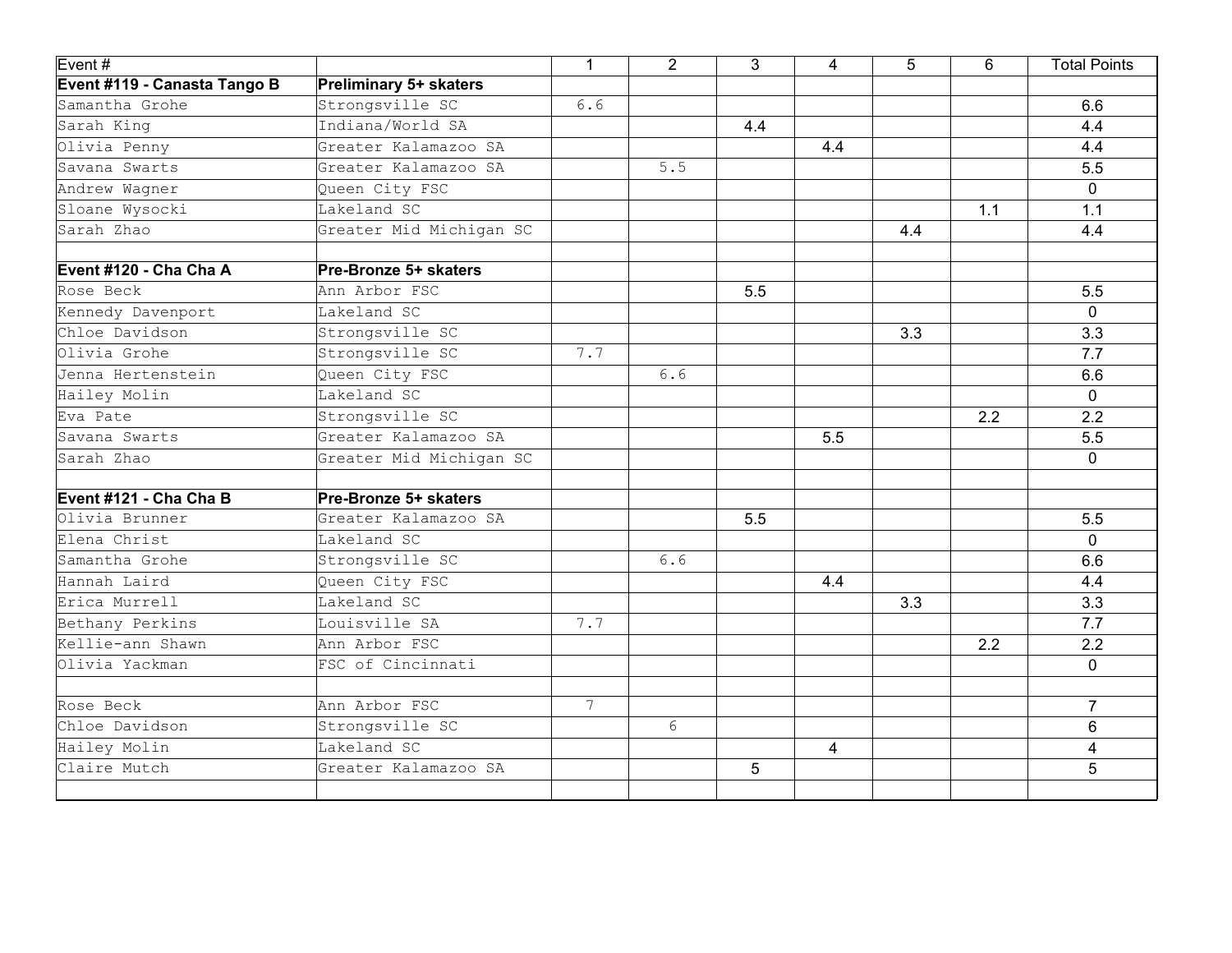| Event #                      |                               |     | $\overline{2}$ | 3   | 4   | 5   | 6 | <b>Total Points</b> |
|------------------------------|-------------------------------|-----|----------------|-----|-----|-----|---|---------------------|
| Event # 123 - Fiesta Tango B | <b>Pre-Bronze 5+ skaters</b>  |     |                |     |     |     |   |                     |
| Kennedy Davenport            | Lakeland SC                   |     |                |     |     | 3.3 |   | 3.3                 |
| Marta Fratczak               | Strongsville SC               | 7.7 |                |     |     |     |   | 7.7                 |
| Erica Murrell                | Lakeland SC                   |     |                |     | 4.4 |     |   | 4.4                 |
| Savana Swarts                | Greater Kalamazoo SA          |     | 6.6            |     |     |     |   | 6.6                 |
| Olivia Yackman               | FSC of Cincinnati             |     |                | 5.5 |     |     |   | 5.5                 |
| Event #124 - Swing Dance A   | <b>Pre-Bronze 5+ skaters</b>  |     |                |     |     |     |   |                     |
| Rose Beck                    | Ann Arbor FSC                 |     | 6.6            |     |     |     |   | 6.6                 |
| Jenna Hertenstein            | Queen City FSC                |     |                | 5.5 |     |     |   | 5.5                 |
| Claire Mutch                 | Greater Kalamazoo SA          |     |                |     | 4.4 |     |   | 4.4                 |
| Savana Swarts                | Greater Kalamazoo SA          | 7.7 |                |     |     |     |   | 7.7                 |
| Sarah Zhao                   | Greater Mid Michigan SC       |     |                |     |     | 3.3 |   | 3.3                 |
| Event #125 - Swing Dance B   | <b>Pre-Bronze 2-4 skaters</b> |     |                |     |     |     |   |                     |
| Olivia Brunner               | Greater Kalamazoo SA          | 7   |                |     |     |     |   | $\overline{7}$      |
| Hannah Laird                 | Queen City FSC                |     | 6              |     |     |     |   | 6                   |
| Bethany Perkins              | Louisville SA                 |     |                |     | 4   |     |   | 4                   |
| Olivia Yackman               | FSC of Cincinnati             |     |                | 5   |     |     |   | 5                   |